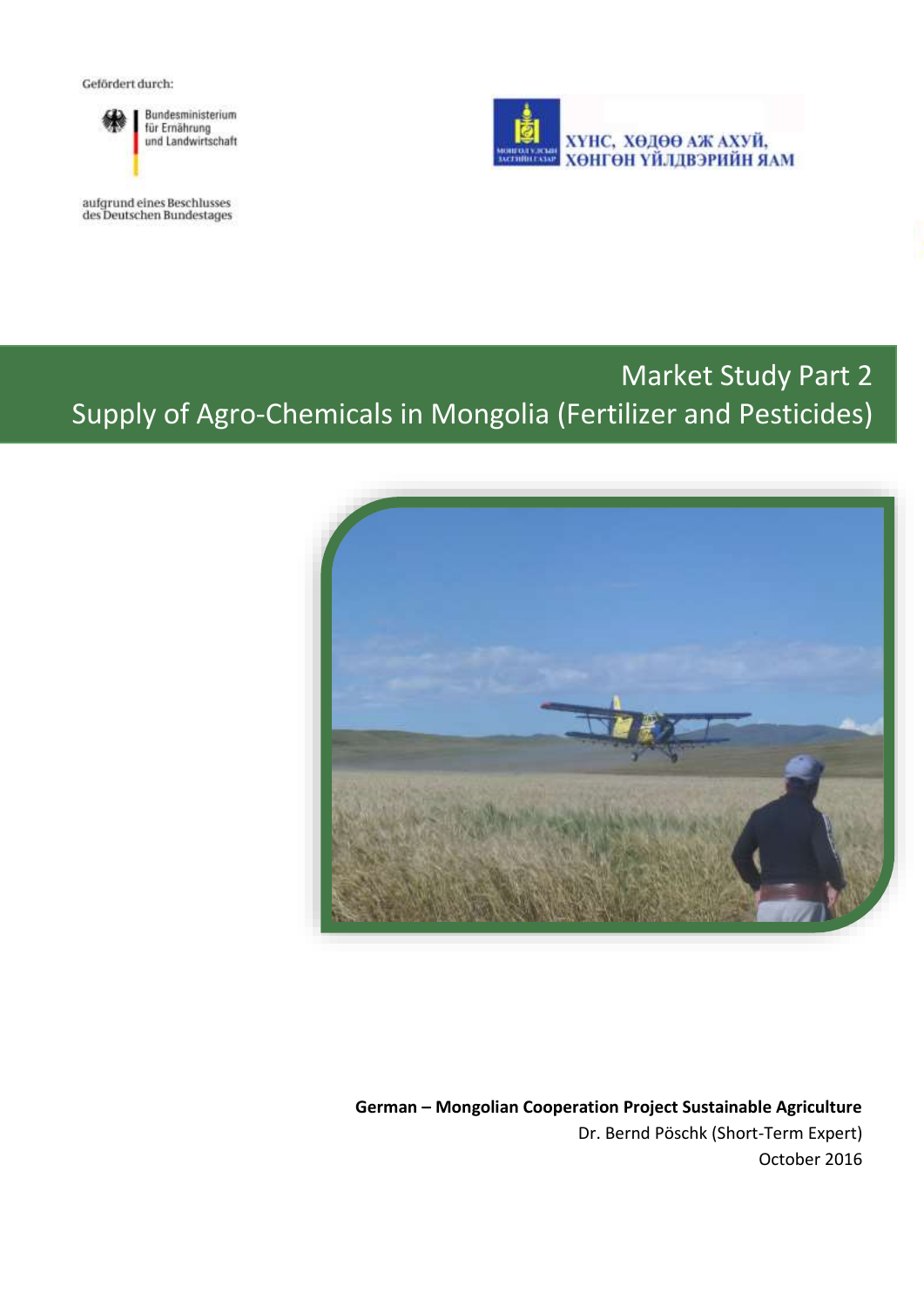

**German – Mongolian Cooperation Project Sustainable Agriculture**

# Market Study Part 2 Supply of Agro-Chemicals in Mongolia (Fertilizer and Pesticides)







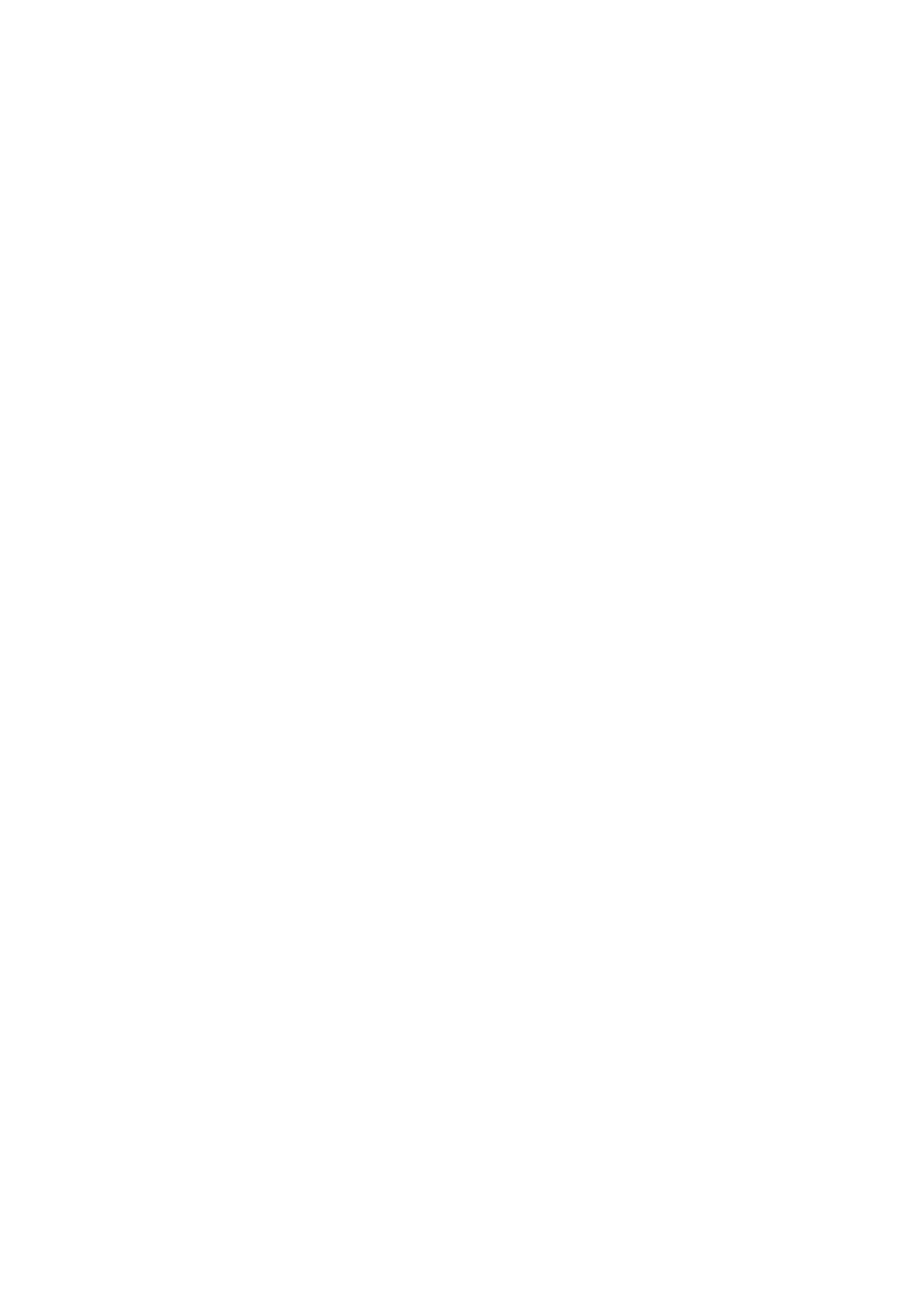# **TABLE OF CONTENTS**

| 3 OFFICIAL PROCEDURES REGULATING THE MARKET 5 |  |
|-----------------------------------------------|--|
|                                               |  |
|                                               |  |
| 6 CONCLUSIONS AND RECOMMENDATIONS  11         |  |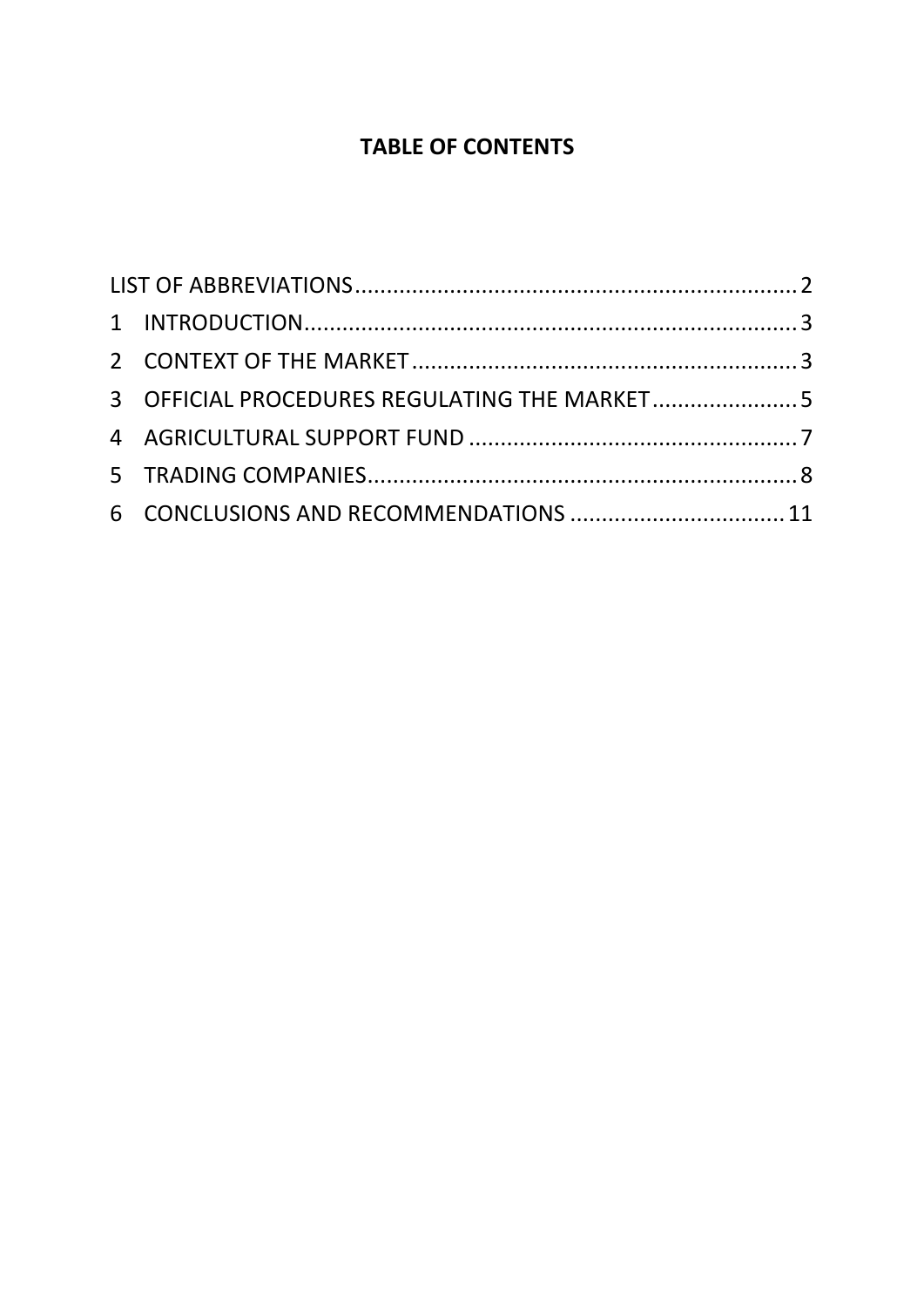## **LIST OF ABBREVIATIONS**

<span id="page-4-0"></span>

| <b>BMEL</b>   | German Federal Ministry for Food and Agriculture                    |
|---------------|---------------------------------------------------------------------|
| <b>BMZ</b>    | German Federal Ministry for Economic Cooperation and<br>Development |
| <b>EUR</b>    | Euro (official currency of 19 out of 28 EU member countries)        |
| <b>FAMRAM</b> | Farmers' Association for Modernizing Rural Areas of Mongolia        |
| <b>GDP</b>    | <b>Gross Domestic Product</b>                                       |
| GO            | <b>Grower Organization</b>                                          |
| <b>GOM</b>    | Government of Mongolia                                              |
| ha            | Hectare                                                             |
| IAK.          | IAK AGRAR CONSULTING GmbH                                           |
| <b>IPRCF</b>  | Institute of Plant Research and Crop Farming                        |
| <b>MDG</b>    | Millennium Development Goals                                        |
| M&E           | Monitoring and Evaluation                                           |
| <b>MFARD</b>  | Mongolian Farmers Association for Rural Development                 |
| <b>MNT</b>    | Mongolian Tugrik (official currency of Mongolia)                    |
| <b>MoFALI</b> | Mongolian Ministry of Food, Agriculture and Light Industry          |
| <b>MULS</b>   | Mongolian University of Life Sciences                               |
| <b>MUST</b>   | Mongolian University of Science and Technology                      |
| <b>NPFS</b>   | Mongolian National Program for Food Security                        |
| <b>NGO</b>    | Non-Governmental Organisation                                       |
| <b>NSO</b>    | <b>National Statistical Office</b>                                  |
| PhD           | Doctor of Philosophy                                                |
| <b>SME</b>    | <b>Small and Medium Enterprises</b>                                 |
| <b>TA</b>     | <b>Technical assistance</b>                                         |
| <b>ToR</b>    | <b>Terms of Reference</b>                                           |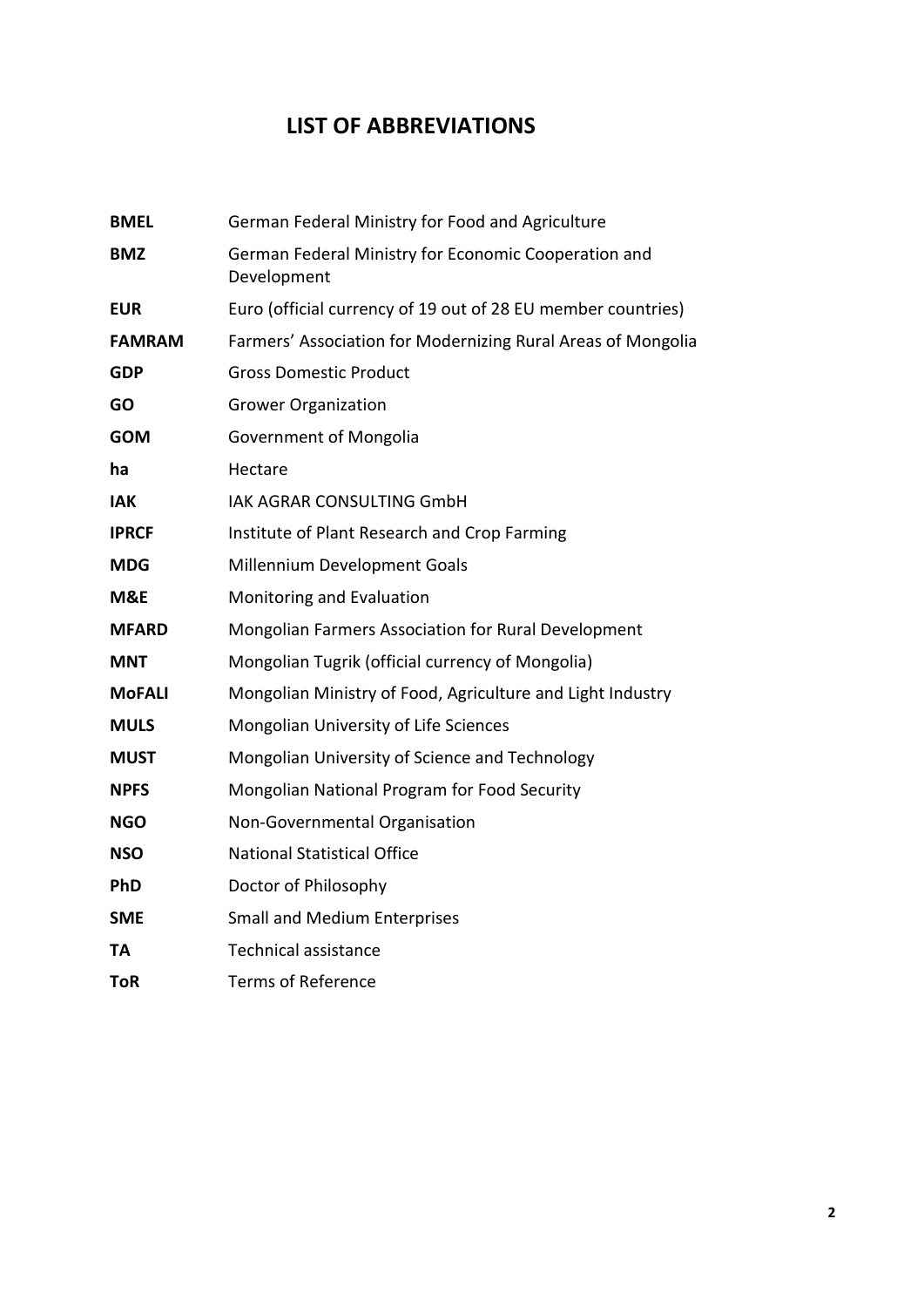## <span id="page-5-0"></span>**1 INTRODUCTION**

The present market study on fertilizers and pesticides was realized in the frame of the German-Mongolian cooperation project "Sustainable Agriculture in Mongolia" which is co-financed by the German Ministry of Nutrition and Agriculture. The necessary surveys of the study took place in September (demand side analysis) and October 2016 (supply side analysis).

The objectives of the market study were to evaluate the current demand (report II) and supply situation of fertilizers and pesticides in Mongolia; to assess the decision making process of farmers regarding the utilization of fertilizers and pesticides (which factors are definitively influencing the decision making processes) and to elaborate recommendations for future political interventions in this market.

During the field work regarding the supply side of the market study a number of traders and importers were met. The consultant also met key institutions and official entities that are involved in this market. The list of institutions and persons met is attached to this report (Annexe 1).

## <span id="page-5-1"></span>**2 CONTEXT OF THE MARKET**

The Mongolian market for fertilizers and pesticides is comparatively small, highly regulated and controlled by official entities (Ministry of Food, Agriculture and Light Industry; Ministry of Environment and Tourism; Ministry of Health) and related institutions (General Agency for Specialized Inspection; Plant Protection and Research Institute). Most of the agro-chemical products (fertilizers and pesticides) are imported from China, Russia and a smaller part from the EU. The three mentioned Ministries with the support of the two specialized institutions decide every year since 2006 on the quantities and the type of products that can be imported. The decision is based on an estimation of needed products and the potential demand.

The potential demand of especially fertilizers is far below the estimated real needs. Farmers in Mongolia often don't use fertilizers or use them in a very limited way due to their high costs but also due to a lack of know how in using them. The overall yearly needed quantities of fertilizers (NPK) are estimated between 150,000 and 200,000 MT. The effectively imported and utilized quantity is far below this amount. It is estimated that only 10% of the needed quantity is effectively used in the agricultural sector. However, the interviews carried out with representatives of trading companies and of the MFALI confirmed that there is a growing demand for fertilizers and pesticides. The utilization of those products increases every year by an average of 10% (estimation of MFALI, Oct. 2016).

Farmers who are now improving their technical skills are already complaining that special fertilizers are rarely available on the market. This is partly because historically there has not been any significant demand and partly because such fertilisers were generally not available through traditional supply chains. Nowadays, the lack of diversification is also partly due to the highly protected market.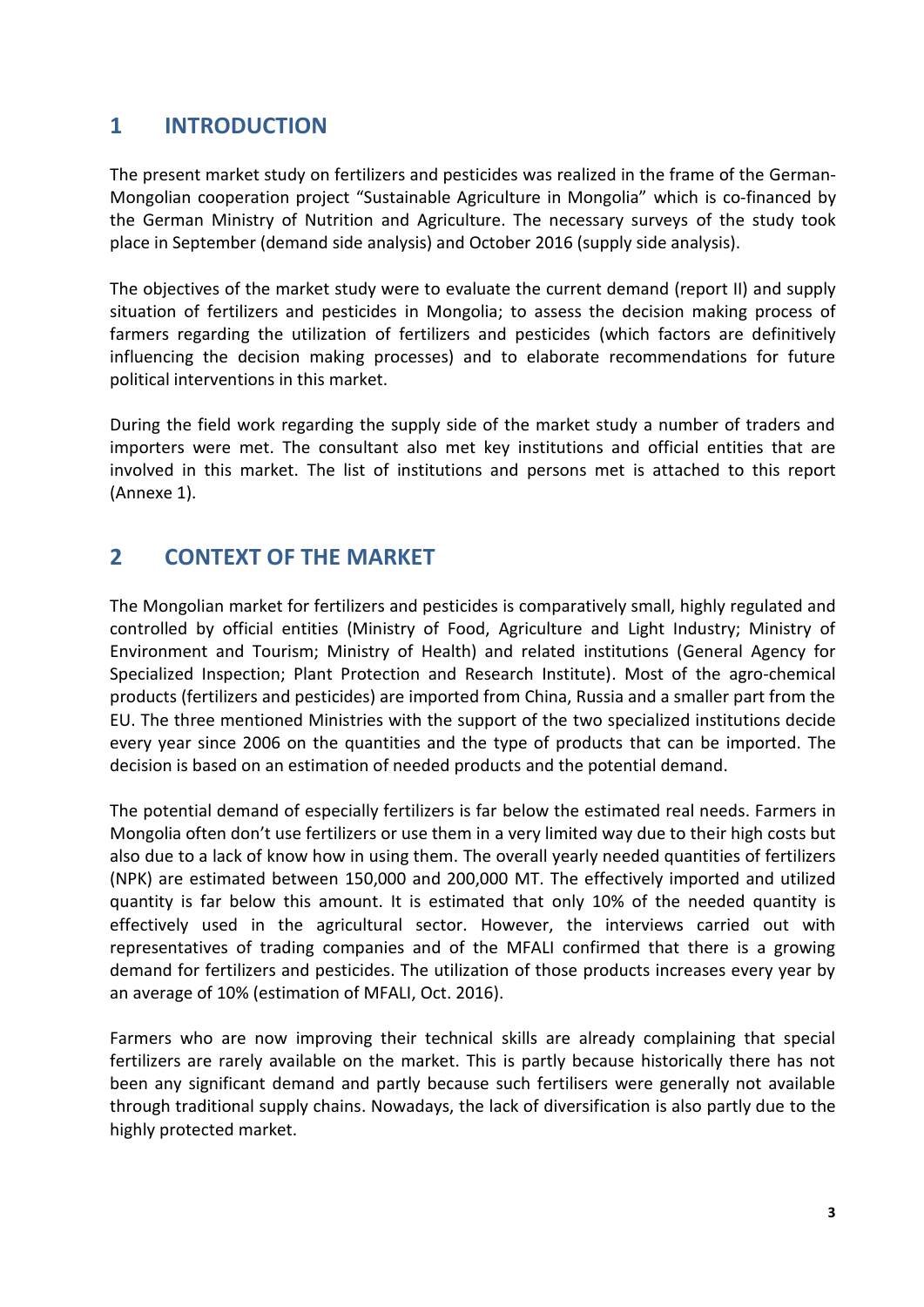The use of agro-chemicals within a crop protection program is limited as farmers often just have available resources to purchase agro-chemicals such as pesticides on an ad hoc basis when they are forced to do so, because of crop infestation or death of plants. While some international companies have representative offices in Mongolia and are able to supply a limited range of products, many of these are expensive and therefore are not widely used by farmers. However, due to the fact that farmers do not have sufficient knowledge and experience of the use of herbicides and pesticides, these "expensive" products often do not give the proper effect because of improper application or more likely because of inappropriate timing of application (unskilled farmers only identify the problem pest or disease after it is well established in the crop and when it is very difficult to control).

Especially small farmers usually buy chemicals from casual sellers on local or regional retail markets who do not have a warranty for quality and are selling illegally imported Chinese manufactured products. These products are sold in Chinese retail packs with all writing on the packets in Chinese (including instructions for use and safety requirements) – farmers do not understand this and therefore use the products in an unsafe and environmentally risky manner.

The main users of fertilizers and pesticides are big farmers who are producing wheat generally on more than 1,000 ha. In Mongolia wheat is produced on more than 70% of the agricultural land. Rapeseed is produced on more than 15% of the agricultural land and fodder on 4.2%. Potato and other vegetables are grown on less than 4% of the available land.

As mentioned, the most potential clients of fertilizers and pesticides are bigger farms and especially wheat producers. The market of agro-chemicals for other crops is still very small. At this stage of the demand, it is not really interesting for traders of such products to diversify their supply.

The number of companies having a certificate for importing agro-chemicals varies from one year to another. In average 30 to 40 companies have a certificate and less than 10 companies are commercializing significant quantities. Most of the companies are agricultural companies and are importing the products for they own purposes as they are producing wheat.

There are more or less three types of companies dealing with agro-chemicals: big holdings (ex. Gatsuurt) involved in many agribusinesses that are selling the surpluses of imported products they don't use for their own production; there are newly created companies that are participating in the official procurement tender of the Agricultural Support Fund and there are some specialized companies like the company "Shim" that is selling mainly pesticides. Beside this companies there are small retailers dealing with a number of products that are often brought illegally from China into Mongolia.

Most of the companies dealing with those products are participating in the procurement tender of the Agricultural Support Fund which is financing the biggest import of agro-chemicals (fertilizers and pesticides) every year. In 2016 for instance, it has financed the import of 7,961 MT of fertilizers. The fund has financed the import of one type of fertilizers (N20/P15/K21) and 11 pesticides (mainly herbicides). In 2016 the price of fertilizers sold by the Agricultural Support Fund was less than 60% compared to the official market price. This subsidy was unique in 2016. Products sold through the fund are usually cheaper than on the market but in the past they were not that strongly subsidised as in 2016. All products supplied through the fund were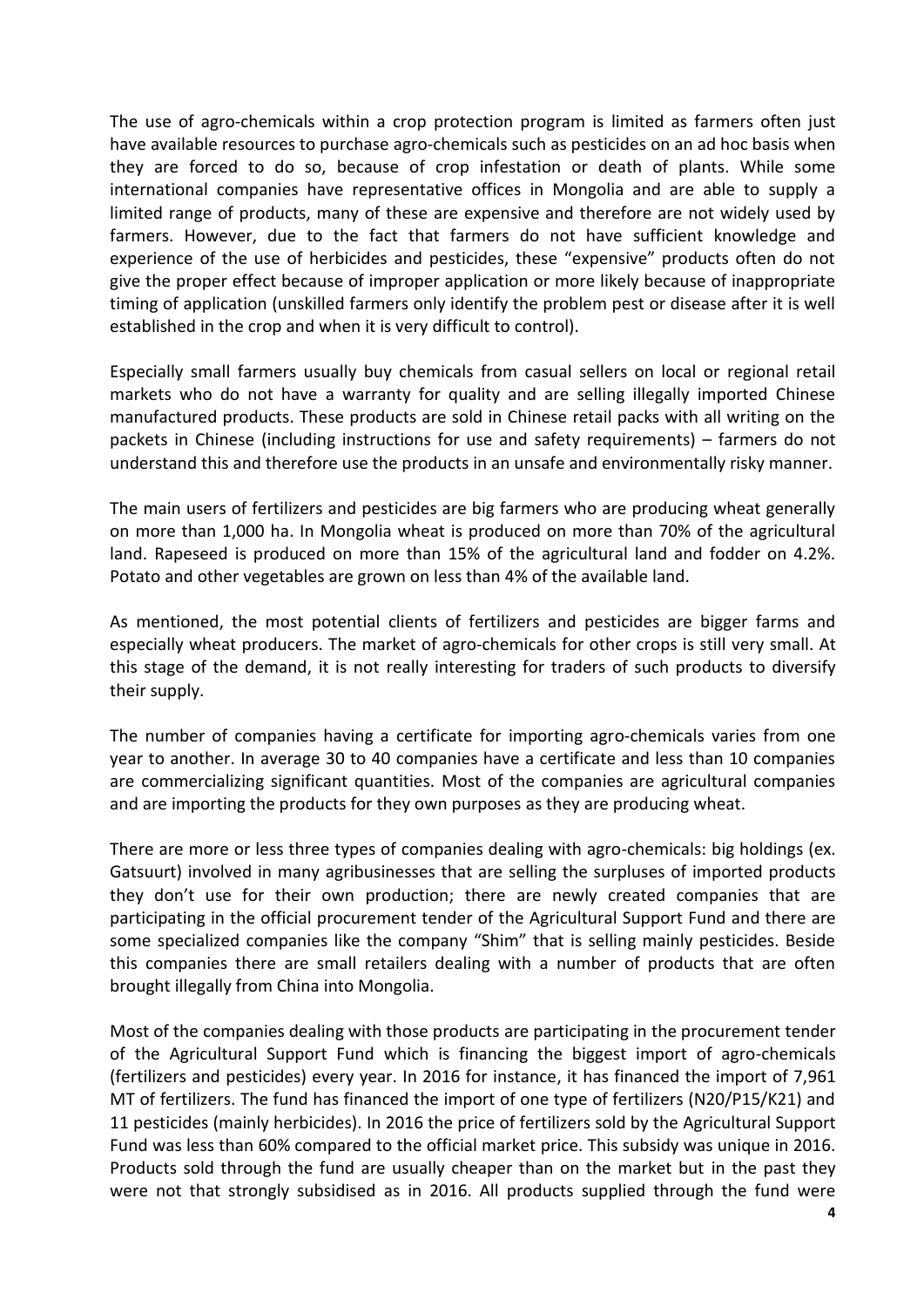imported from China. The products imported by the companies that are participating in the procurement tender were transported toward the six selling points of the fund. Farmers pay usually 30% of the price when they get the products at the selling points of the fund. The remaining 70% are paid after harvesting. The 70% are usually paid in kind (wheat). An exact figure regarding the recovery rate was not mentioned by the Agricultural Support Fund but it did definitively not reach 100% (Agricultural Support Fund, Oct. 2016).

#### **Soil in Mongolia**

Arable land soils in Mongolia are typically characterised as being dark chestnut and chestnut soils and are typical of soils that evolved with grass steppe vegetation. Overall organic matter content is 3 to 4%, with pH of 6.0 to 7.0. Soils are shallow (average of less than 30 cm) even in the crop producing Aimags of Tuv and Selenge Aimags where conditions are most suited for intensive agricultural production. In these Aimags, only valley bottom land and lower slopes of hills on primarily north aspects are cultivated because of greater soil depth and higher soil moisture retention. Arable soils are generally light and silty, with high organic matter content of 3 to 4 per cent, and are moderately acid to neutral with pH of 6.0 to 7.0. Usually these soils are rich in calcium, but deficient in terms of phosphate. The relatively light nature of the soils results in low moisture retention potential and these soils are more prone to erosion. The impact of human activities has led to increasing soil erosion not only on cultivated land but also on pasture, which has created one of Mongolia's most serious environmental problems. Human impacts that have resulted in agriculture soil fertility loss include; significant overgrazing, effects of large scale mining, increasing road and transport networks (paved and unmade) and deforestation.

Agriculture soil degradation – has now become a significant problem on agricultural land. It is estimated that as much as 0.7 million hectares are no longer viable for agriculture use due to soil degradation. In total, as much as 47% of arable land is considered as suffering from degradation, out of which 13% is considered highly degraded, 28% moderately degraded and 59% slightly degraded. The Soil Science Society of Mongolia estimates that over the past 30 years about 35– 50 tons of soil have been lost from each hectare of cultivated land due to wind erosion alone. Soil degradation, together with the long term impact of gradual climate warming is resulting in increased loss of moisture in the upper layers of the soil profile, acceleration in the decline of soil organic matter (humus) content, increasing potential for wind erosion, soil water capacity decrease, soil salinization and potential to surface water runoff increase because of topsoil compaction and sealing, creating gullies and channels.

Humus content of arable soils in agricultural areas without any significant effect of erosion and degradation was found to be around 2.64% while soils that had been eroded suffered from declining levels of soil humus, with severely affected areas noting a decline of as much as 40% in humus content. Such soils will be significantly less fertile and also have markedly reduced water holding capacity.

Long term projects, in conjunction with international agencies have been studying these effects for some years and are trying to encourage farmers to alter cropping and grazing practices to overcome these negative impacts in an effort to improve soil fertility and potential. This includes use of mixed cropping (not monoculture), leaving crop remains standing in the soil to provide some protection against wind while roots hold the soil together more effectively, encouragement to use green manures within a more balanced rotational system. The main constraining factor in this regard is the short season in Mongolia, coupled with the limited access to suitable land for most farmers which restrict their choice in crop rotations.

#### <span id="page-7-0"></span>**3 OFFICIAL PROCEDURES REGULATING THE MARKET**

The importing activities regarding fertilizers and pesticides are highly regulated and controlled in Mongolia. Every certified company that intends to import a pesticide that is not officially listed has to undergo an official application procedure. In a simplified way the company has to submit its application to the GASI with a sample of the product and a list of its specifications. The product is then tested under Mongolia climate conditions for a period of two years by the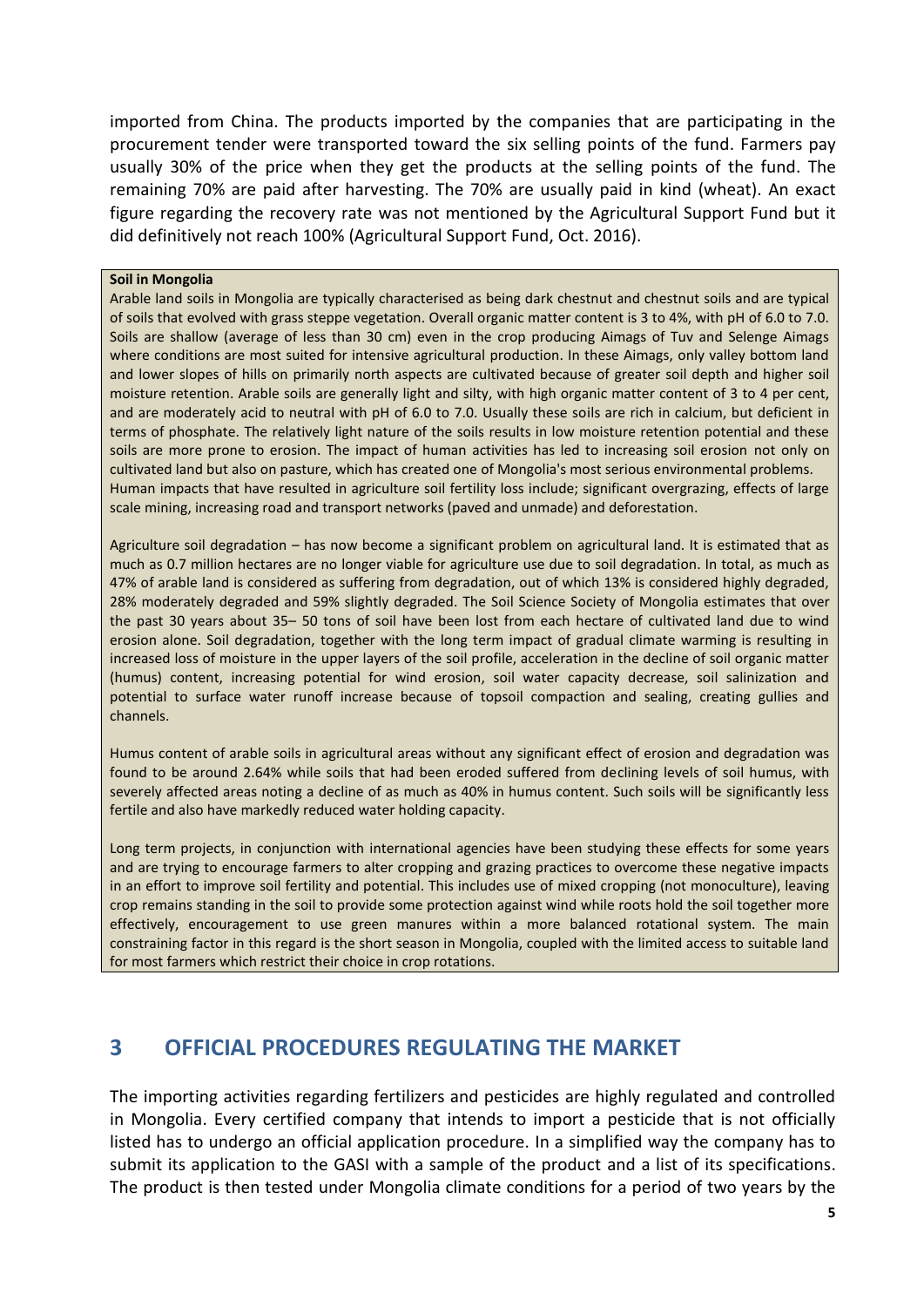Plant Protection and Research Institute. The products are tested on land plots that belong to the institute. The results of the testing phase are submitted to the Ministry of Food Agriculture and Light Industry (MFALI), the Ministry of Environment and Tourism (MET) and the Ministry of Health. If the three Ministries have no objections then the product is officially listed by the Ministry of Justice. The costs of the registration procedure are borne by the private company that intends to import and commercialize the product.

All facilities of a private company that is trading with agro-chemicals are assessed on a regular basis by GASI. Especially storage facilities are assessed. If the company complies with the set Mongolian standards then it can get a certificate from the MFALI for trading with agrochemicals. All the products the company is then importing based on the official list is once again controlled by GASI at the boarder before it can enter the country. GASI is controlling if the products are complying with the indicated product specifications. The sales of the products have then to be registered by the company and at the end of each year the company has to submit to GASI a report regarding all the sales. The disposing of empty canisters is part of the system but it obviously doesn't really work (MFALI). Farmers don't dispose properly bought canisters.

Every year a list of products that can be imported (fertilizers and pesticides) is officialised. The list contains not only the product specifications but also the maximum quantity that can be imported and the usage of the specific products. The list contains all chemical products for agricultural usage, forestry, cleaning of wheat silos, etc. Private companies willing to import some of the products have to apply for a certificate. If the quantities that are requested by all the companies willing to import are above the fixed maximum within the official list, then the companies receive a quota per product.

The official list of fertilizers and pesticides that can be imported every year is issued since 2006 by the three Ministries mentioned earlier in this report. The proposal for the products and the quantities that can be imported is issued by the MFALI and the Plant Protection and Research Institute. Based on the interviews conducted during the field visits, representatives of the MFALI and the MET mentioned that the total quantities that are on the official list are usually not fully commercialized and used. So in the past years obviously the amount of consumed agro-chemicals was below the officially approved quantities.

During the interviews the consultant asked about the procedure that would be necessary, if there is a need of importing more agro-chemicals than those listed officially. It was stated by the MET that for importing additional products a governmental decision would be necessary.

As described above, the market for fertilizers and pesticides is highly regulated and controlled. Official entities are regulating the market based on strict standards. This has a clear negative impact on the development of the market for agro-chemicals and might prevent the diversification of available products. The tough procedures might even promote illegal sales of agro-chemicals. During the interviews the consultant was informed by the advisor of the Minister of Environment and Tourism that the law on which the described official procedures are based will be revised soon.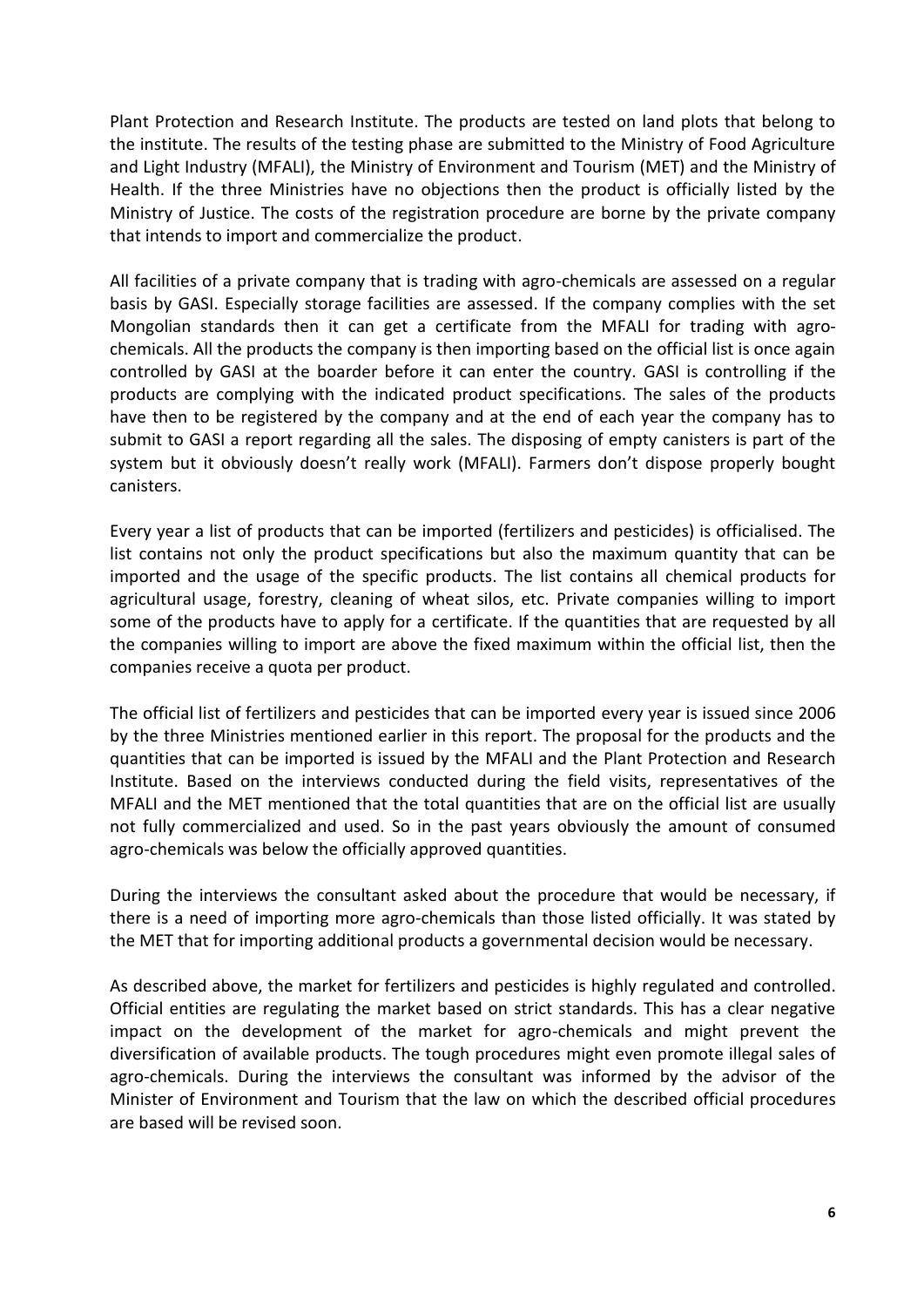## <span id="page-9-0"></span>**4 AGRICULTURAL SUPPORT FUND**

The Agricultural Support Fund is one of the most important actors within the Mongolian market for fertilizers and pesticides. It was created in 1992 and is providing the agricultural sector with needed inputs to better conditions than market conditions. It is providing farmers with seeds, fuel, fertilizers, machines, spare parts, etc. It has own silos for storing 184,000 MT of wheat and it is represented in six locations where farmers can get the provided inputs (Chutul, Bulgan, Sukhbaatar, Dakhan, Char-Khorin and Ulan Bator). In 2016 the Fund has provided farmers for the first time with highly subsidized fertilizers. Currently 150 persons are employed by the Fund.

For the procurement of the agro-chemicals the Fund is carrying out a procurement tender every year. In 2016 ten companies could import pesticides through the tender and four companies could import fertilizers. All products are coming from China. The import procedure takes place once a year in the month of May. The importing companies deliver the products directly to the six locations, where the Fund has own warehouses. The warehouses are assessed and controlled by GASI as described in chapter 3.

Registered agricultural companies can buy the products the fund is selling. The met representative of the Fund stated that just 800 of 3000 registered agricultural companies are actively producing. The farmers pay 30% of the costs of the products when they get them and 70% after the harvest period. The remaining 70% are paid in kind. Through the Fund one type of fertilizer and 10 pesticides are imported (mainly herbicides).

The Fund is providing some advisory services to farmers, when they buy the products. The price farmers had to pay in 2016 for the fertilizer (NPK) was 400,000 MNT per MT. The market price for the same fertilizer is 1,200,000 MNT/MT. The most sold pesticide "round up" (chinese brand) is sold with 6,500 MNT/L and the other mainly sold herbicide "Puma Super" with 18,200 MNT/L.

The met representative of the Fund stated that it is not yet sure, if the Fund will get the necessary budget for a procurement tender in the year 2017.

The Agricultural Support Fund plays a very important role in the market for fertilizers and pesticides. A number of met trading companies are dealing with those products just based on the tender launched by the Fund. In 2016 some 7,961 MT of fertilizers were imported through the Fund. This represents by far the biggest part of the yearly imports of fertilizers. Other imports represent round about 1,000 MT.

The targeted farmers through the Fund are mainly small and middle scaled entities. However it seems that also bigger farmers are benefiting from the sales of the Fund. Smaller farmers can often not afford the inputs due to that fact that the costs of inputs such as fertilizers are above their financial possibilities.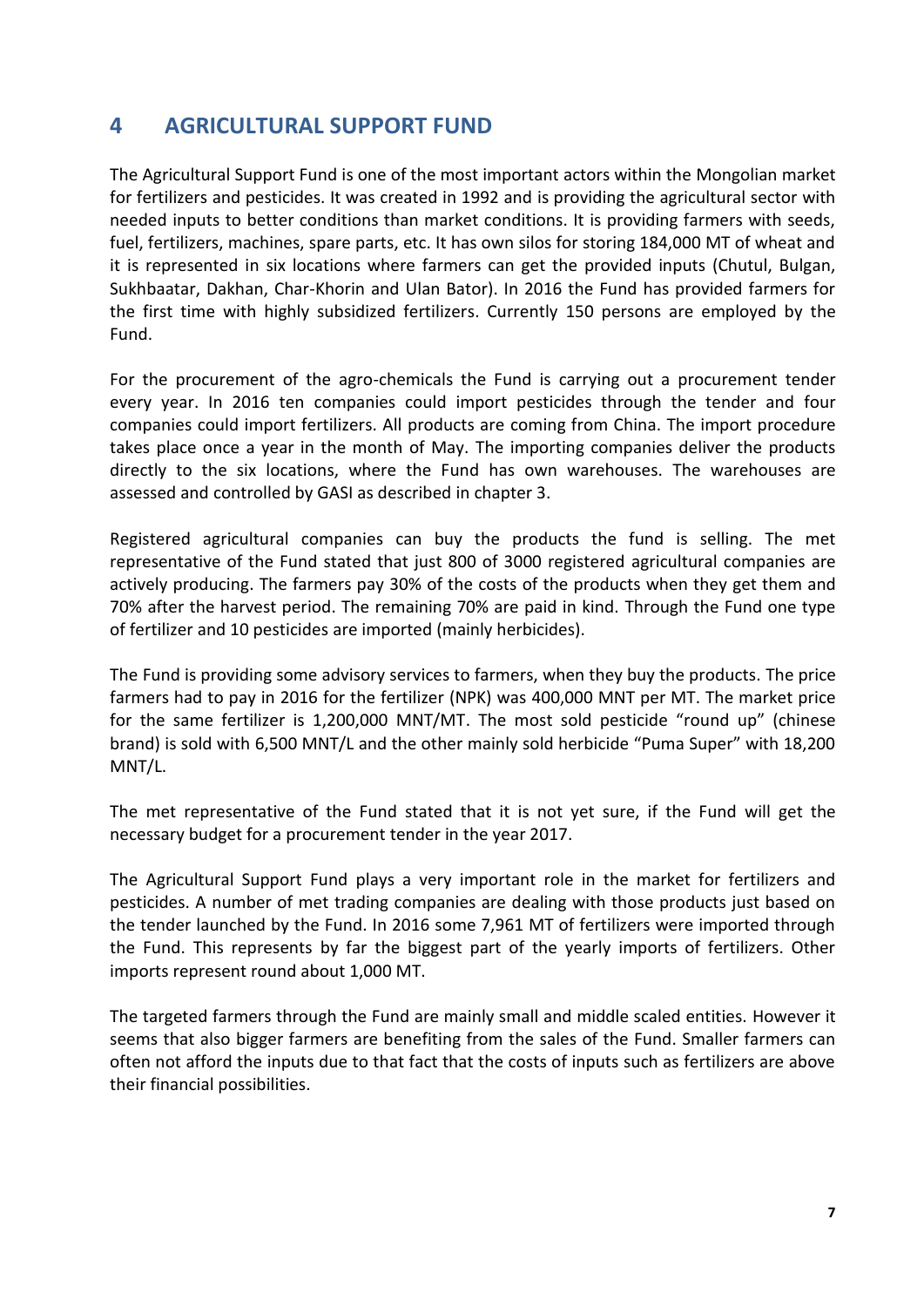### <span id="page-10-0"></span>**5 TRADING COMPANIES**

A number of trading companies were interviewed during the field mission. In Mongolia there are big agricultural farms that are importing themselves the inputs they need. Just a few companies play a major role in providing the sector with inputs beside the Agricultural Support Fund. Most of the companies met are not exclusively commercializing fertilizers and pesticides. The marketing activities with those inputs are an additional business those companies are carrying out. As mentioned above, they are big agricultural companies that are selling the surpluses of inputs they don't use (ex. Gatsuurt company). There are newcomers, that are involved in agribusiness and that are also selling other inputs and there are a very few specialized trading companies (ex. Shim). Most of the new-coming entities started their agribusiness activities after the year 2010.

The majority of the products sold in Mongolia are coming from China. The second country that is selling fertilizers and pesticides to Mongolia is Russia. A minor part of the inputs is coming from the EU. The products from China are the cheapest. During the interviews it has been mentioned several times that the prices of Chinese products cost around 20 to 30% of the price of products from other origins. The supply chain for those products is usually: truck-train-truckwarehouse-farmers. The products enter Mongolia via train, after the inspections through GASI, they are transported by truck to the warehouses of the trading companies. The products are then sold directly from the warehouses to farmers. The transportation of the products toward the fields is organized by the farmers. The administrative procedures for importing the products are highly criticized by private companies. They seem to represent a real constraint.

The targeted clients of the companies trading with fertilizers and pesticides are bigger farms producing wheat. The traders supply usually companies with more than 5,000 ha. The traders explained that they are not dealing with companies that are producing on less than 1,000 ha. Selling products to smaller farms seems not to be profitable enough. The interviewed traders stated also that especially products from Russia or the EU are too expensive for smaller farmers.

The interviewed traders try all to participate in the officially launched procurement tender of the Agricultural Support Fund. All of them confirmed that the quantities they are selling through the official procurement are much higher than the quantities they sell directly to private farms.

Some of the bigger traders are also wheat producers. One company met is producing on 48,000 ha and another one on 18,000 ha. They stated that they are not always using fertilizers when they are growing wheat.

A very few companies started to produce fertilizers in Mongolia (two companies are yet visible on the market). The companies are not yet in the position of stating that they are producing fertilizers on a profitable basis. However, they started with some trials and obviously they are motivated to produce fertilizers on an industrial level.

The most important company in the market for pesticides is the company Shim. This company is mainly importing the product it sells from Russia. Herbicides are the most successful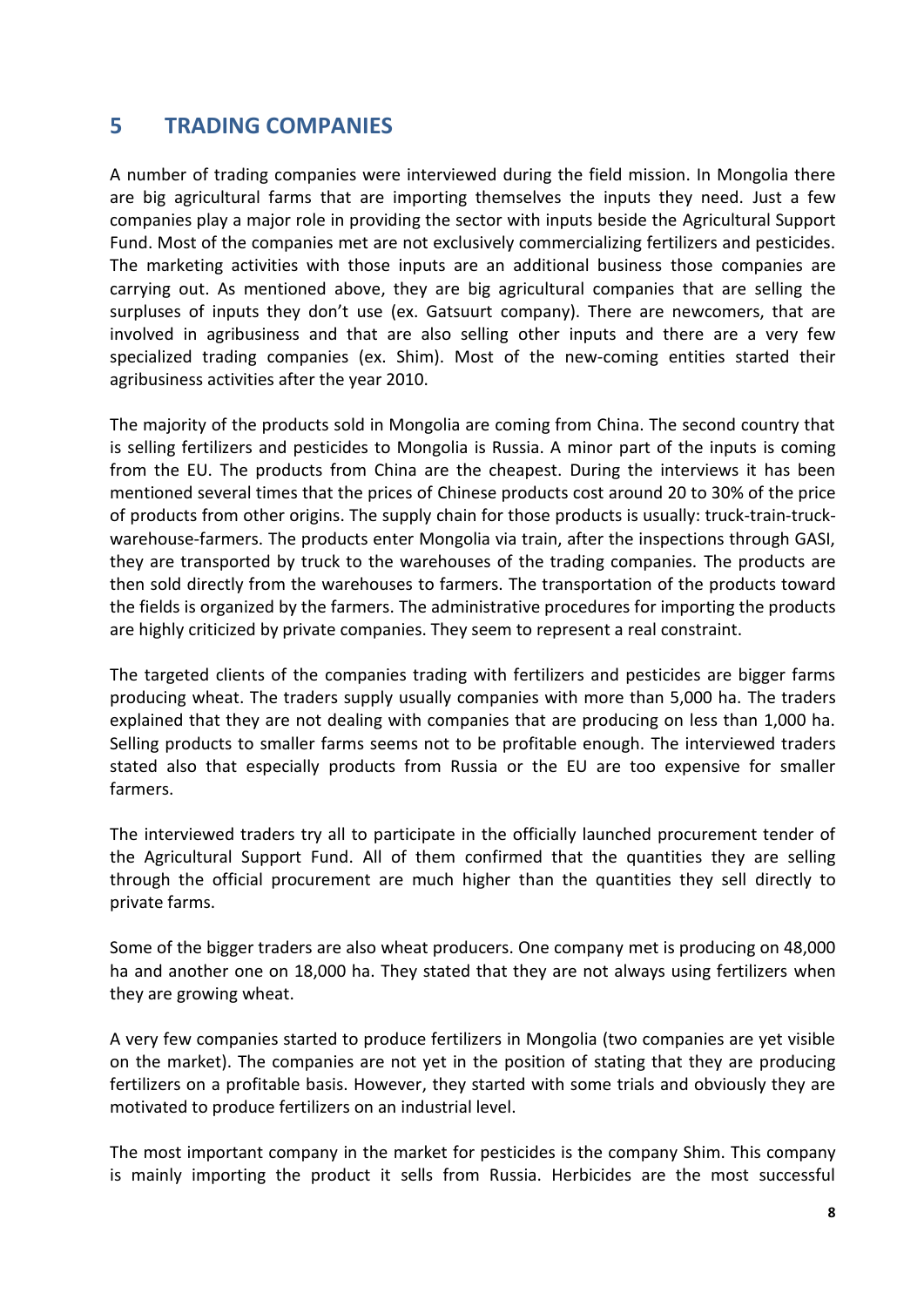products. The company is suffering from competing imports from China and from the devaluation of the MNT because imports are paid in USD.

Based on the interviews it seems to be very clear that the market for fertilizers and pesticides is highly dependent on the Agricultural Support Fund. Not only the usage of those products depends from the availability of inputs provided through the Fund but also the marketing activities of those products are directly linked to the Fund. If the Fund would not organize an official procurement probably the marketing of fertilizers and pesticides would decrease significantly. Farmers would definitively use fewer fertilizers. Probably bigger farms that are already importing they inputs would continue doing their businesses with inputs but smaller and medium sized farmers would most probably not use fertilizers anymore.

| <b>Companies/Organizations</b>                | <b>Comments</b>                                                                                                                                                                                                                                                                                                                                                                                                                                                                                                                                                                                                                                                                                                                                                                 |
|-----------------------------------------------|---------------------------------------------------------------------------------------------------------------------------------------------------------------------------------------------------------------------------------------------------------------------------------------------------------------------------------------------------------------------------------------------------------------------------------------------------------------------------------------------------------------------------------------------------------------------------------------------------------------------------------------------------------------------------------------------------------------------------------------------------------------------------------|
| <b>Gatsuurt XXK</b>                           | This company was founded in 1993. It is a holding<br>company with more than 20 affiliated companies<br>(employed staff is 1,500). The company is producing<br>wheat on more than 45,000 ha. It is importing fertilizers<br>and pesticides from Russia. The surplus of agro-chemicals<br>the company is not using for its own purposes is<br>commercialized on the market. The main clients for its<br>agro-chemicals are big farms                                                                                                                                                                                                                                                                                                                                              |
| <b>Agricultural Support Fund</b>              | The Agricultural Support Fund is the biggest entity<br>involved in the market of agro-chemicals. It was created<br>in 1992. The Fund is providing the agricultural sector with<br>inputs (seeds, fertilizers, pesticides, machines, spare<br>parts, fuel, etc.). It has own silos for storing around<br>184,000 MT of cereals. In 2005 it launched a fund for<br>supporting the wheat production in Mongolia. The<br>employed staff is around 150. The fund is launching every<br>year a procurement tender for the import of fertilizers<br>and pesticides. Based on the tender, in 2016 ten<br>companies participated in the procurement of pesticides<br>and four in the procurement of fertilizers. The imported<br>products based on the tender are all coming from China. |
| Ökologische<br>Mongolisch<br>Düngemittel GmbH | The company was created in 2016 in order to produce<br>fertilizers in Mongolia. First trails of production started in<br>June 2016. The company has a capacity for producing<br>2,000 MT per year. 20 to 30 MT have been produced yet.<br>The marketing and distribution concept of the company<br>is not yet finalized.                                                                                                                                                                                                                                                                                                                                                                                                                                                        |
| Ensada Traktron XXK                           | The company started its agribusiness activities in 2010.<br>The core business of this company is to import and sale<br>equipment and machinery. The company is also involved<br>in agricultural production (wheat/18,000 ha). And, it                                                                                                                                                                                                                                                                                                                                                                                                                                                                                                                                           |

#### **Table 1: Market players met during the mission**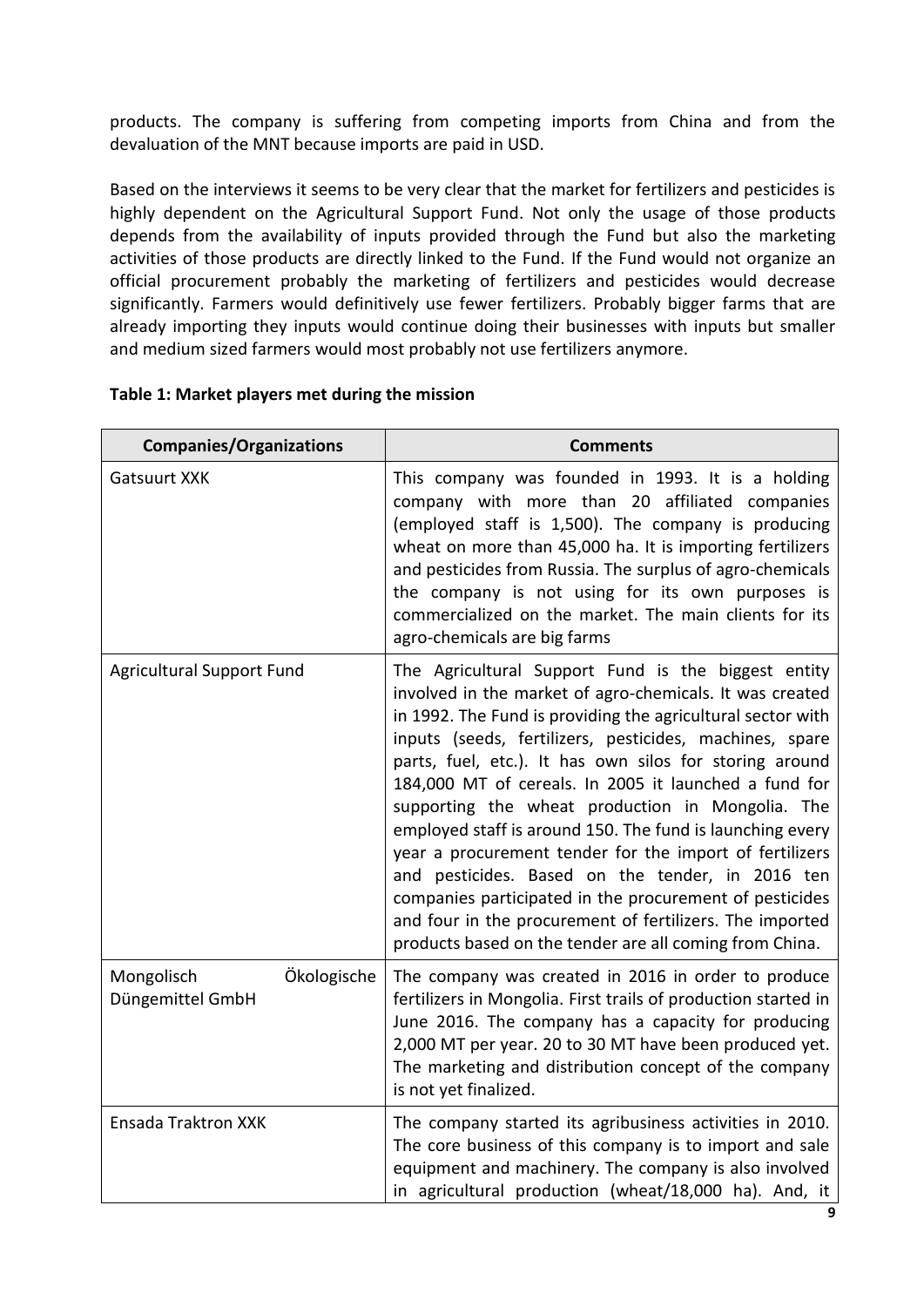|                    | participated successfully in the tender launched by the<br>Agricultural Fund in order to import fertilizers. The<br>company is selling fertilizers to bigger farms.                                                                                                                                                                                                                       |
|--------------------|-------------------------------------------------------------------------------------------------------------------------------------------------------------------------------------------------------------------------------------------------------------------------------------------------------------------------------------------------------------------------------------------|
| Eco Green XXK      | The company was created in 2015. It started to import<br>pesticides in 2016. The origin of the pesticides is<br>Germany. The company participated successfully in the<br>procurement tender launched by the Agricultural Fund.<br>Clients of the companies are bigger farms and Silo<br>owners (sterilization of silos).                                                                  |
| Khiirev XXK        | The company was created in 2012. It is producing a<br>special fertilizer that is supporting and improving<br>biological characteristics of plants. The company is using<br>byproducts of the carbon extraction for the production of<br>its fertilizer. Per year the company is producing 20 to 30<br>MT.                                                                                 |
| Tsetsuuh trade XXK | The company was created in 1996 and is specialized in<br>marketing laboratory equipment; hospital equipment;<br>equipment for the mining industry and a number of<br>chemicals including agro-chemicals (pesticides and<br>fertilizers). The company participated in the official<br>procurement tender launched by the Agric. Fund. Around<br>30 employees are working for this company. |
| <b>MSM XXK</b>     | This daughter company of a foreign company (MSM) is<br>operational in Mongolia for 16 years. It is mainly dealing<br>with agro equipment and spare parts. In 2014 it started<br>importing pesticides from Germany. It was a unique<br>experience. The products were sold in 2016. The<br>potential clients of the company are bigger farms<br>(minimum 1,000 ha).                         |
| Shim XXK           | The company is operational since 1990. It is specialized in<br>marketing pesticides. The pesticides (mainly herbicides<br>for wheat production) the company is importing are<br>mainly coming from Russia. The company is participating<br>in the procurement tender of the Agric. Fund.                                                                                                  |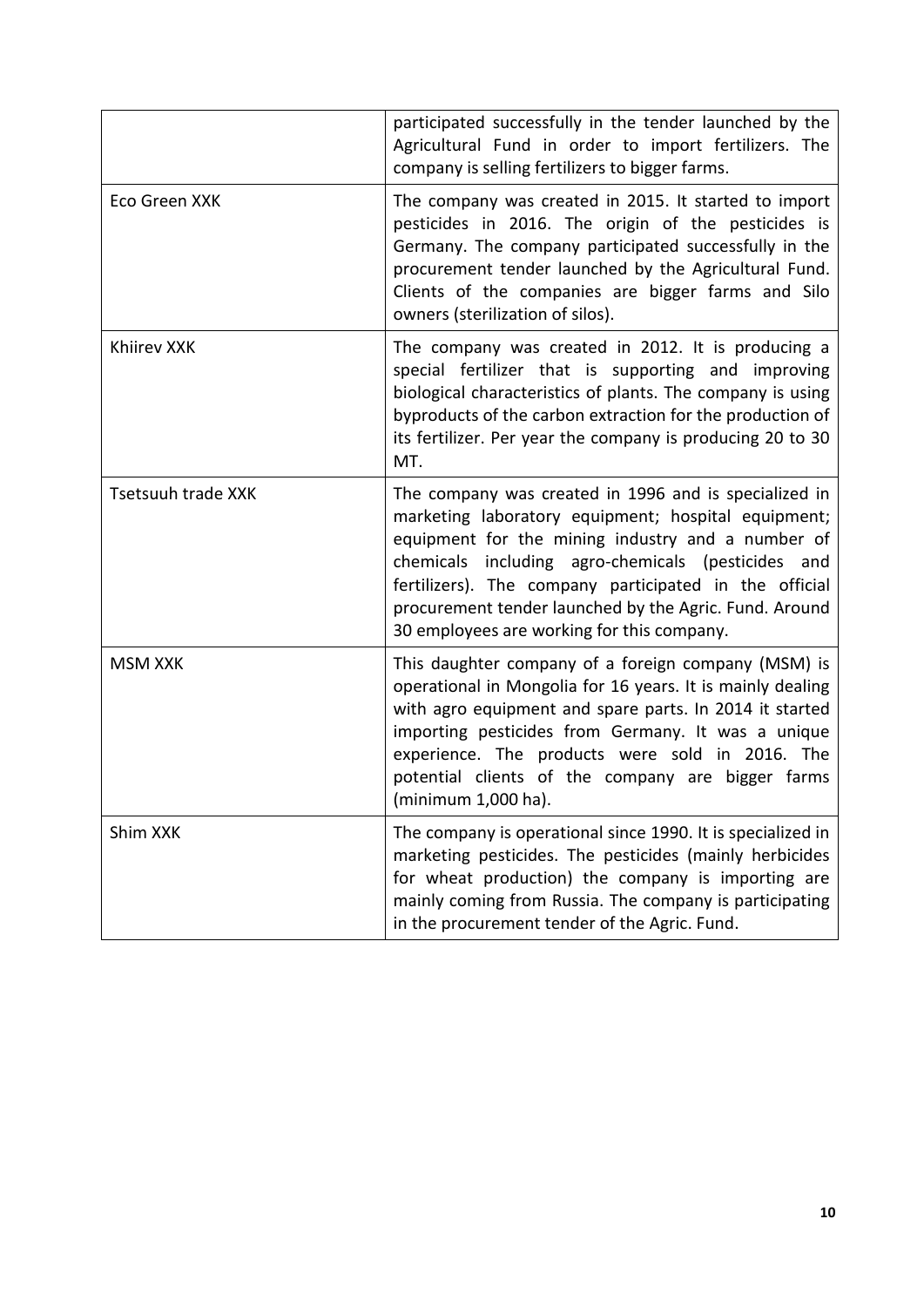## <span id="page-13-0"></span>**6 CONCLUSIONS AND RECOMMENDATIONS**

Based on the above presented explanations and descriptions it seems to be clear that the market for so called agro-chemicals in Mongolia is characterized by the following aspects:

- The market for those products is still small in Mongolia and will probably remain small in the coming decade as many farmers still don't use fertilizers. And pesticides are often only used on an ad-hoc basis;
- The market is highly regulated and officially controlled. And this, to an extend that the interventions of official entities have a direct impact on the products and the quantities that can be commercialized. The consumption of fertilizers and pesticides are forecasted for a period of one year. This procedure seems to be obsolete as climate and other factors influencing the agricultural sector cannot be predicted;
- Farmers have access to a limited number of fertilizers and pesticides;
- Small scaled farmers buy needed products from retailers that are offering Chinese products that are illegally imported. The usage of those products can be useless, harmful to health and damaging the environment;
- The marketed quantities of fertilizers depend highly on the financial possibilities of the Agricultural Support Fund. The Fund is by far the biggest market player and a business opportunity for a number of traders involved in the agribusiness. However, the Fund is not a sustainable entity. It is highly dependent of the availability of budgets for the following years. In October 2016 it could not be confirmed that enough funds will be available for the coming year for launching a new procurement tender. This fact shows how fragile the system of providing the sector with needed inputs really is;
- A very few number of bigger companies are dominating the market. Those companies are mainly targeting the bigger farms producing wheat. Providing other types of farms with inputs seems not to be interesting enough;
- Two companies met started to produce fertilizers in Mongolia. The companies just started one year ago with trials and they are not yet at the stage of producing fertilizers on a profitable basis.

In order to facilitate and to promote the usage of fertilizers it will be important to revise the regulations of the market for those products. It is necessary and unavoidable to regulate the commercialization and the usage of fertilizers. However, the quantities companies would like to import or use should be within their responsibility. Fertilizers that are allowed for agricultural usage should:

- Have a valuable impact on plant growth and/or the soil fertility;
- Comply with set quality standards;
- Their utilization should not have any negative impact on the environment.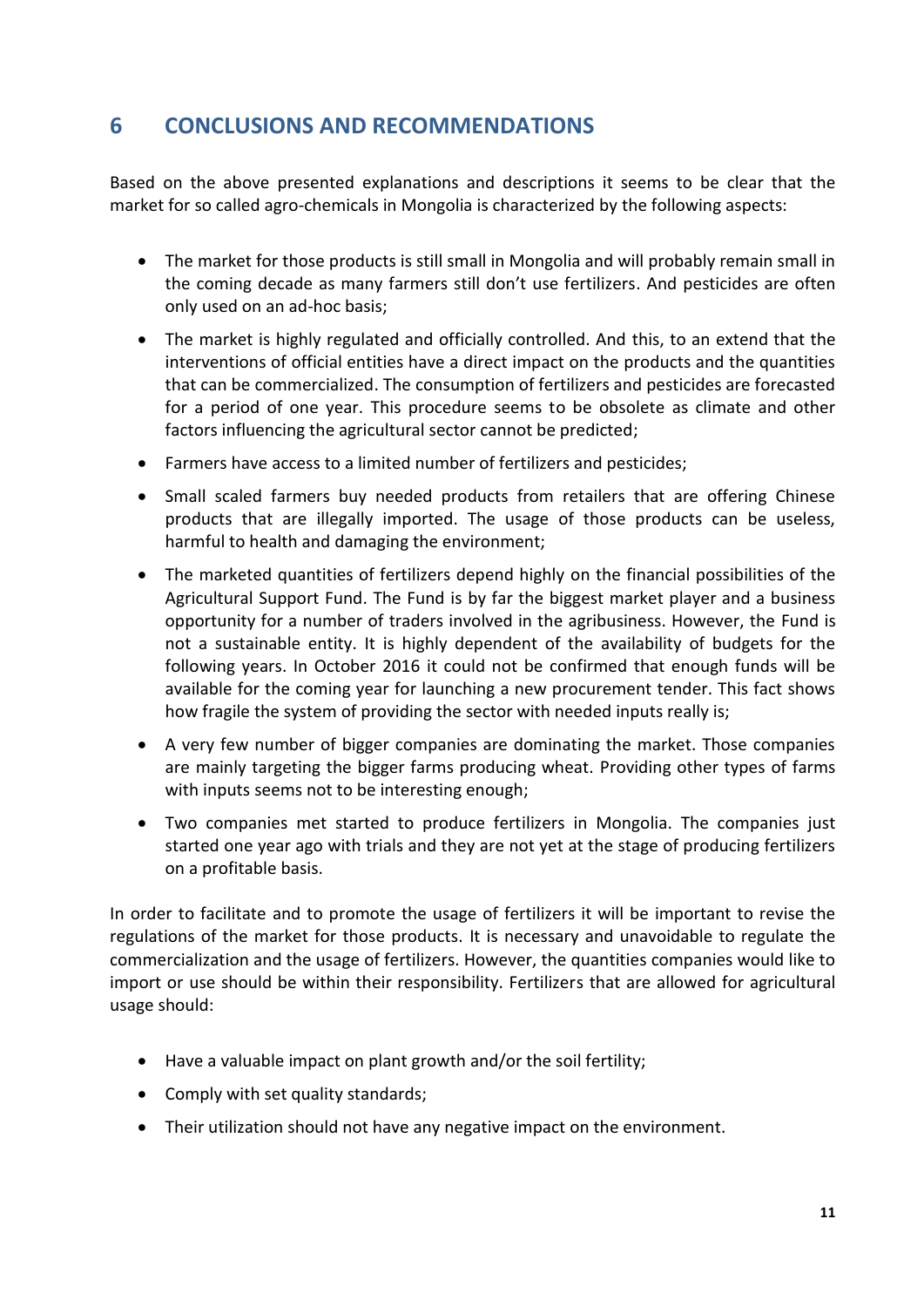It is recommended to revise the legal basis for the regulation of the market on for instance EU standards.

As all fertilizers and pesticides have still to be imported and paid in US\$, it is recommended to start supporting the local production of fertilizers (and pesticides). Research activities should be promoted and start-ups that would be interested in investing in this market should be assisted.

In order to save costs and to encourage private companies dealing with agro-chemicals, it should be analyzed if the agricultural Support Fund is really a necessary structure for providing the agricultural sector with inputs. Subsidized inputs could probably also be directly imported and distributed by privately owned companies.

A special program for encouraging farmers that are growing other crops than wheat should be set up. Farmers need to have access to a range of fertilizers and pesticides. As a privately organized market of special fertilizers and pesticides seems not to be profitable enough yet for private companies, it is recommended to start with a program supported by the government. The first step for setting up such a program will be to assess the needs of those farmers.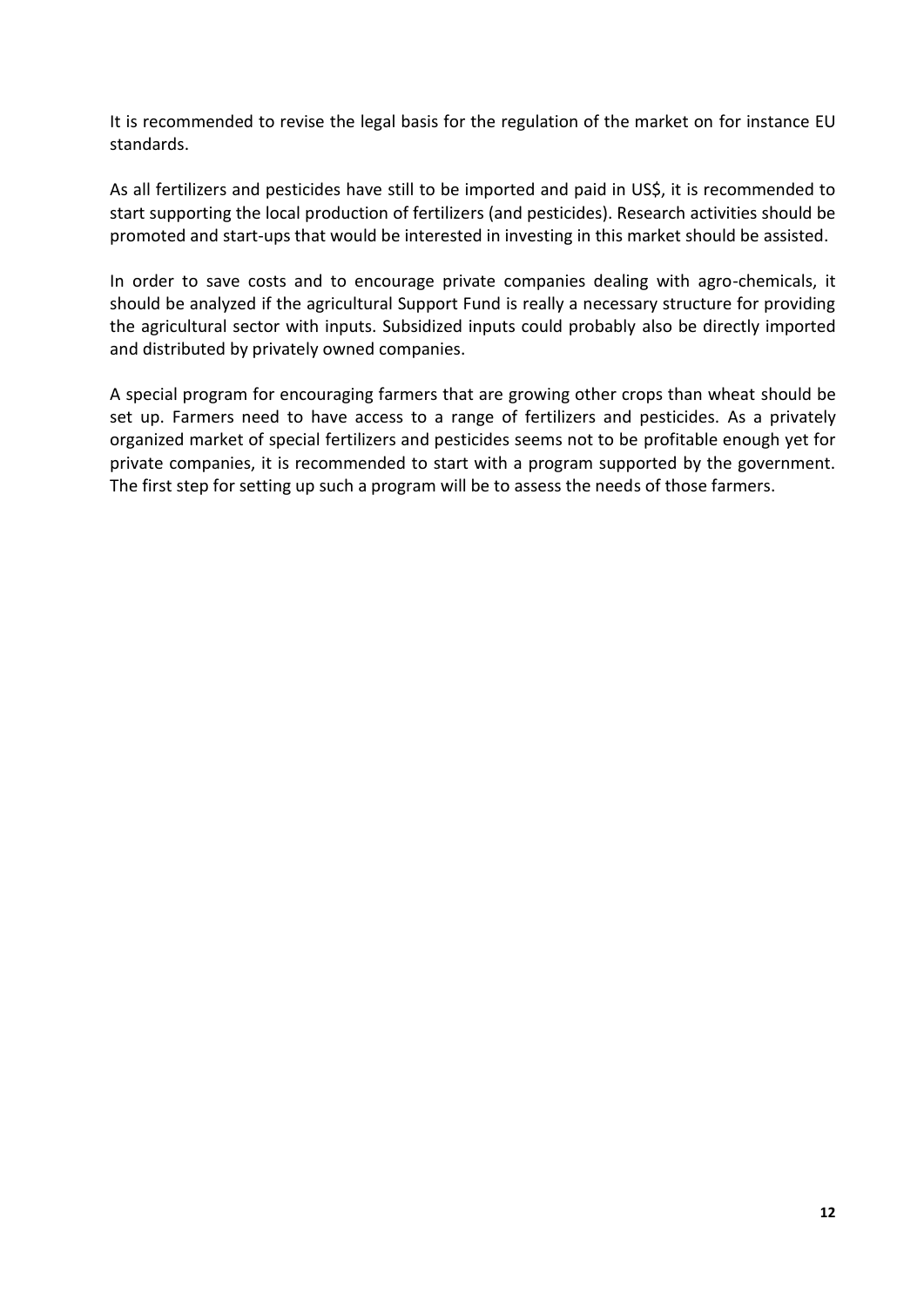### **ANNEXE 1**

# **Fragebogen zum Dünge- und Pflanzenschutzmittelhandel in der Mongolei**

#### I. **Fragen zum Unternehmen:**

**1) Fragen zum Unternehmen (Gründungsjahr, Anzahl der Mitarbeiter, angebotene Produkte und Serviceleistungen);**

| Unternehmen (Bezeichnung/Name): |  |
|---------------------------------|--|
| Adresse:                        |  |
| Telephone:                      |  |
| $E$ -mail:                      |  |
| Ansprechpartner (Name) :        |  |
| Gründungsjahr:                  |  |
| Unternehmenszweck:              |  |
| Hauptaktivitäten:               |  |
| Hauptprodukte:                  |  |
| Anzahl der Mitarbeiter:         |  |
| Kommentare:                     |  |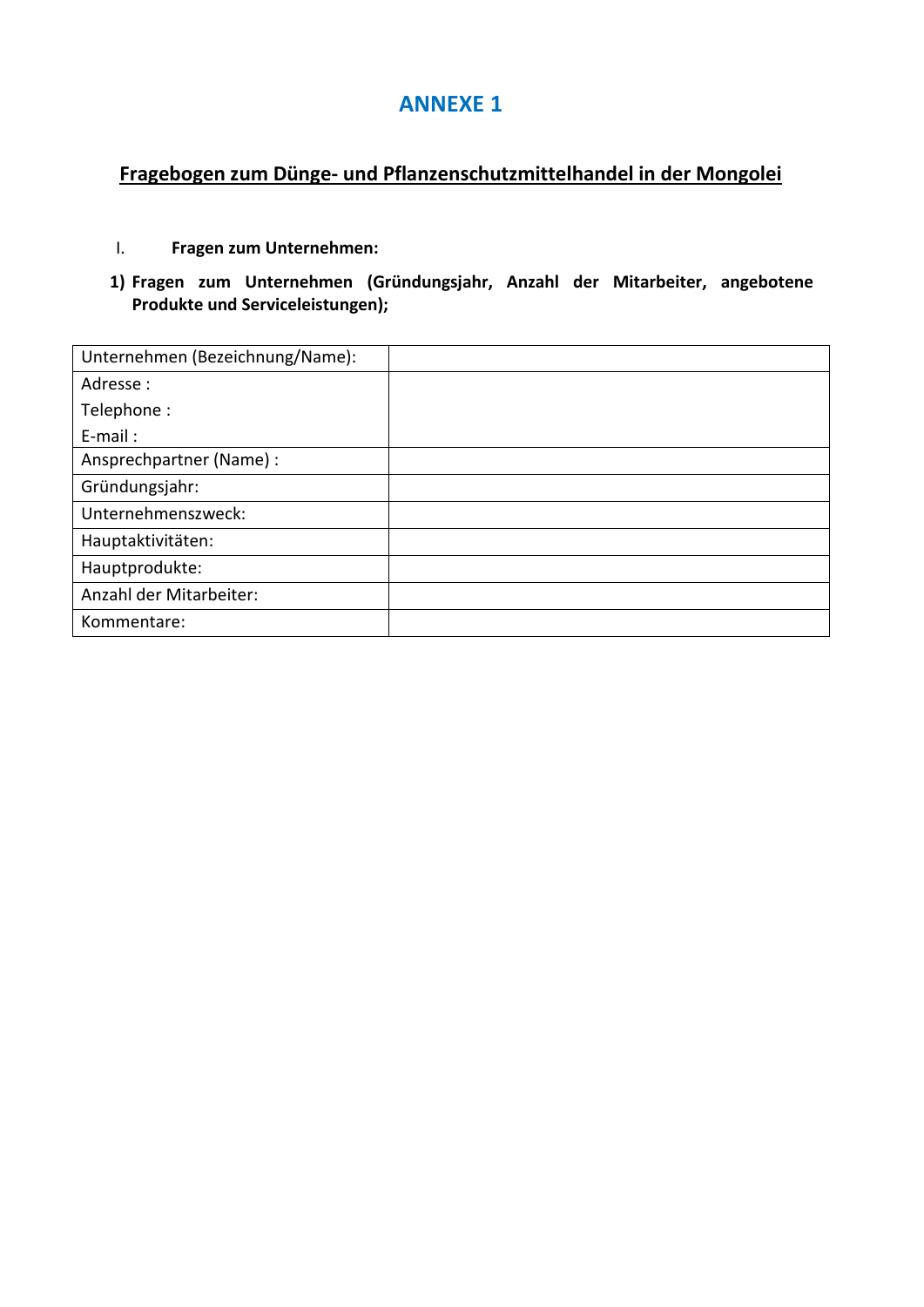#### II. **Fragen zur Studie:**

**2) Fragen zur Beschaffung von Dünge-und Pflanzenschutzmitteln (Beschaffungsquellen "Anbieter", Hauptbeschaffungszeiträume, Frequenzen der Beschaffungen, durchschnittliche Beschaffungsmengen pro Jahr, Qualitätskriterien bei der Beschaffung, Qualitätskontrolle, Beschaffungslogistik, durchschnittliche Beschaffungspreise je Hauptprodukt, SWOT-Beschaffung);**

| Welche Dünge- und Pflanzenschutzmittel<br>werden vom Unternehmen angeboten?                                         |  |
|---------------------------------------------------------------------------------------------------------------------|--|
| Welche sind die Bezugsquellen je Produkt<br>(Land/Zulieferer)?                                                      |  |
| Welche sind die<br>Hauptbeschaffungszeiträume je Produkt?                                                           |  |
| Wie oft versorgt sich das Unternehmen mit<br>den entsprechenden Produkten (z.B.<br>wöchentlich, monatlich, etc.)?   |  |
| Welche Mengen werden vom Unternehmen<br>pro Jahr beschafft?                                                         |  |
| Welche sind die Hauptqualitätskriterien bei<br>der Beschaffung der Produkte?                                        |  |
| Wie erfolgt die Qualitätskontrolle bei der<br>Anlieferung der Produkte?                                             |  |
| Wie wird das Unternehmen beliefert oder<br>wie beschafft sich das Unternehmen die<br>Produkte (Art des Transports)? |  |
| Wie sind die durchschnittlichen Preise je<br>Produkt?                                                               |  |
| Welche Schwierigkeiten treten bei der<br>Beschaffung der Produkte auf?                                              |  |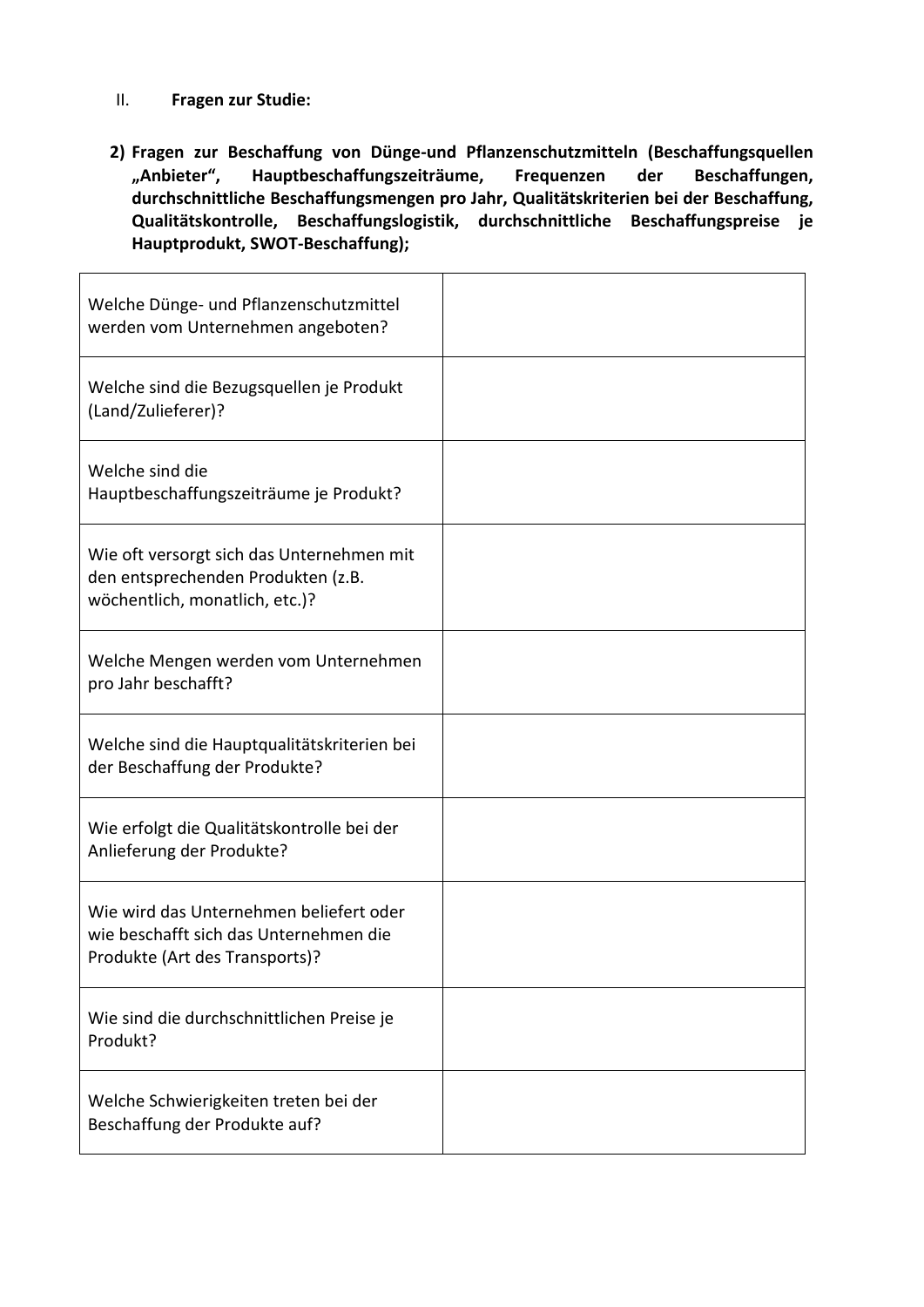**3) Fragen zur Lagerung und zur Distribution (wo und wie werden die Produkte gelagert, wie lange werden die Produkte im Durchschnitt gelagert, welche Voraussetzungen müssen zur Lagerung erfüllt sein, wie erfolgt die offizielle Qualitätskontrolle in der**  Praxis, wie erfolgt die Distribution "Logistik");

| Wo und wie werden die Produkte gelagert?                                                                                 |  |
|--------------------------------------------------------------------------------------------------------------------------|--|
| Wie lange werden die Produkte im<br>Durchschnitt gelagert?                                                               |  |
| Welche Voraussetzungen müssen zur<br>Lagerung erfüllt sein (Vorschriften)?                                               |  |
| Wie erfolgt die offizielle Qualitätskontrolle<br>bei der Lagerung von Dünge- und<br>Pflanzenschutzmitteln in der Praxis? |  |
| Wie erfolgt die Distribution von Dünge- und<br>Pflanzenschutzmitteln?                                                    |  |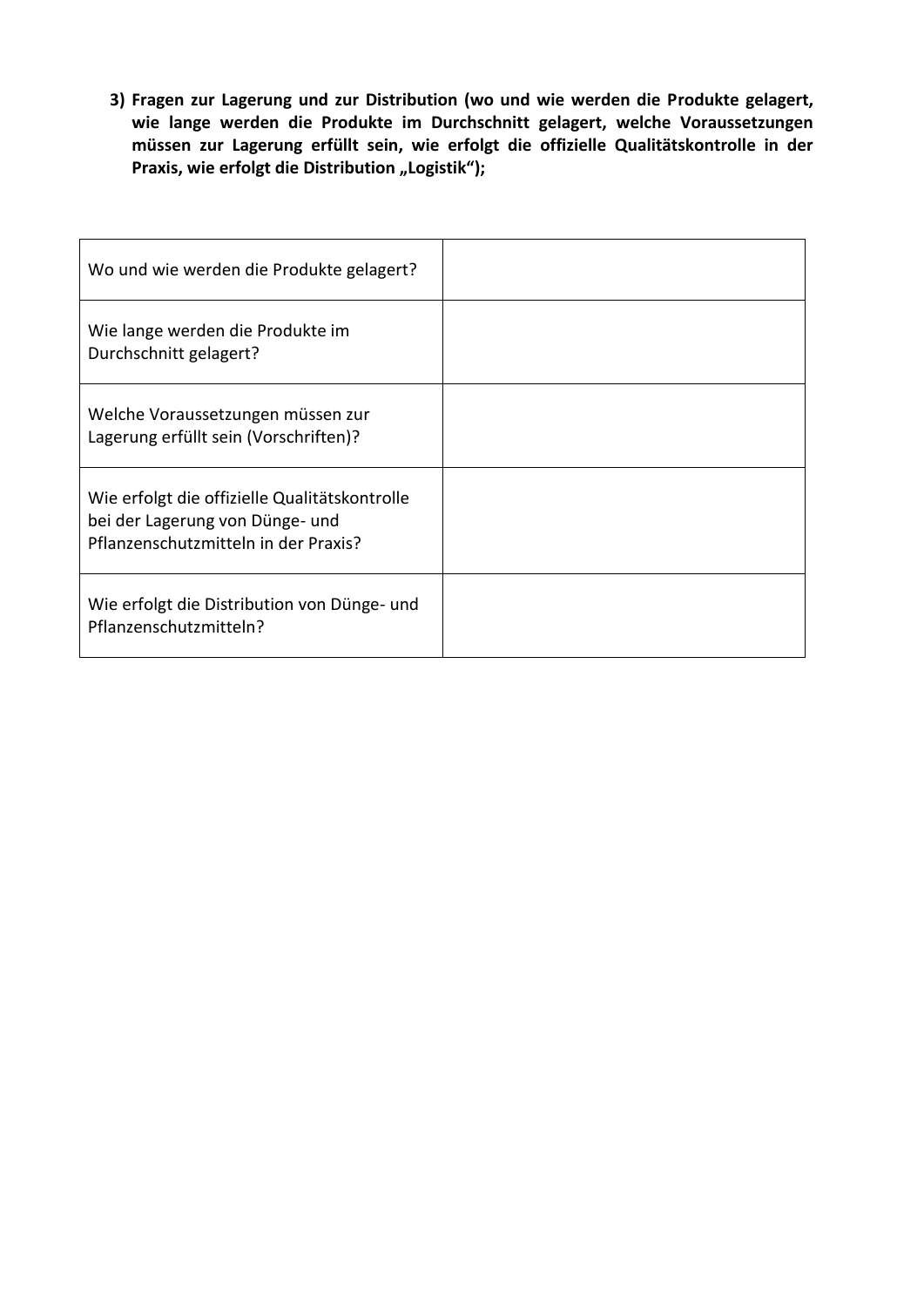**4) Fragen zur Vermarktung (Zielkunden, Hauptvermarktungszeiträume, durchschnittliche Vermarktungsmengen je Produkt und Jahr, durchschnittliche Vermarktungsmengen je Kunde od. Kundengruppe, Qualitätsanforderungen der Zielkunden, Kenntnisse der Kunden über die angebotenen Produkte, durchschnittliche Vermarktungspreise, evtl. Serviceleistungen für die Kunden, Marktpotenzial je Produktart, SWOT-Vermarktung);**

| Wer sind die Zielkunden des Unternehmens<br>in $%?$                                  |  |
|--------------------------------------------------------------------------------------|--|
| Wann werden welche Produkte am meisten<br>verkauft?                                  |  |
| Welche sind die durchschnittlichen<br>Verkaufsmengen je Produkt und<br>Kundengruppe? |  |
| Welche sind die durchschnittlichen<br>Verkaufsmengen je Produkt und Jahr?            |  |
| Welche sind die<br>Hauptqualitätsanforderungen je<br>Kundengruppe?                   |  |
| Welche sind die durchschnittlichen<br>Verkaufspreise je Produkt?                     |  |
| Bietet das Unternehmen verkaufsbegleitende<br>Serviceleistungen an (z.B. Beratung)?  |  |
| Wie schätzen Sie das Marktpotenzial je<br>Produkt ein?                               |  |
| Welche Schwierigkeiten treten bei der<br>Vermarktung der Produkte auf?               |  |